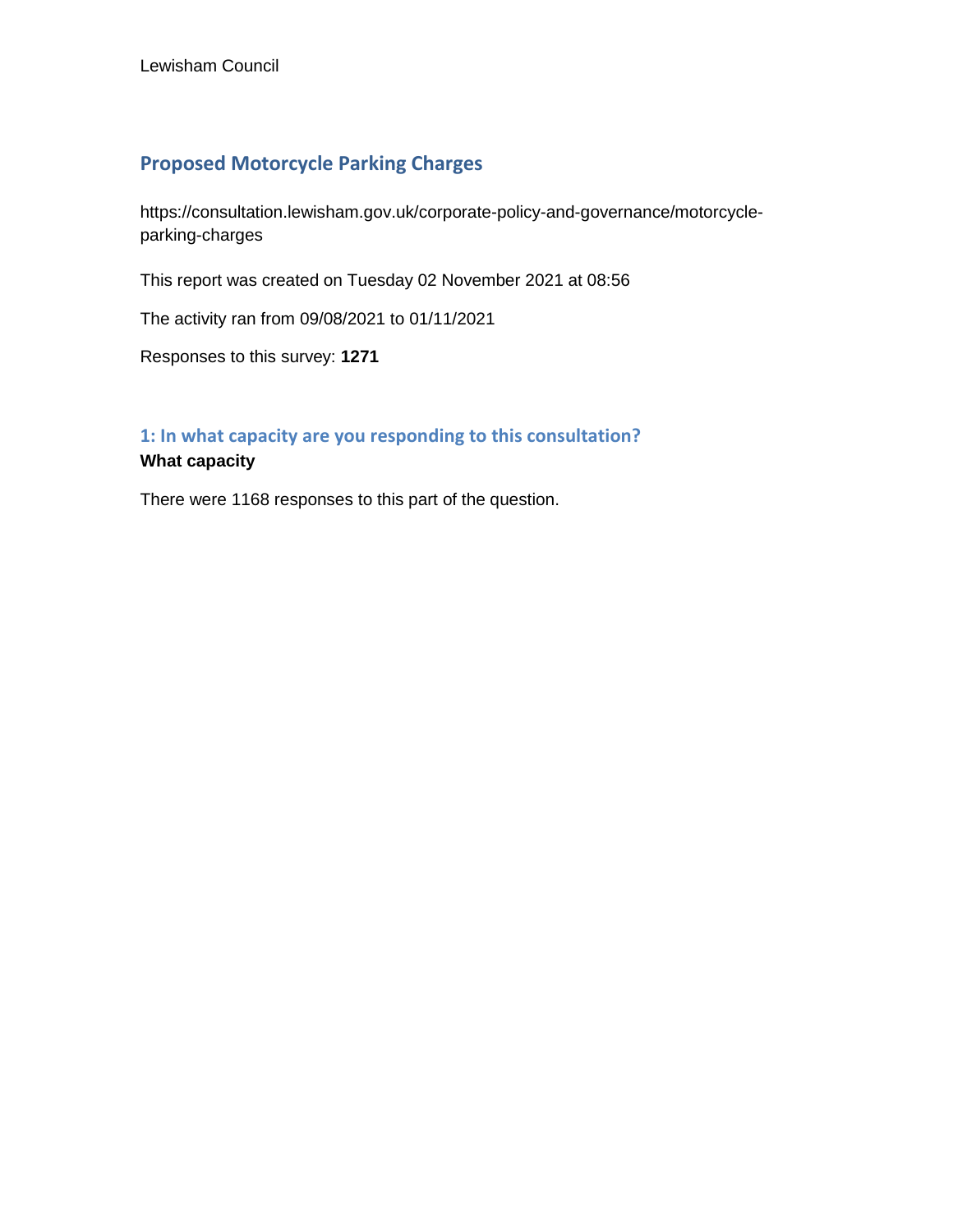

| <b>Option</b>                                  | <b>Total</b> | <b>Percent</b> |
|------------------------------------------------|--------------|----------------|
| I live in Lewisham Borough (private residence) | 594          | 46.73%         |
| I live in Lewisham Borough (housing estate)    | 78           | 6.14%          |
| I am a business owner in Lewisham Borough      | 26           | 2.05%          |
| I work for Lewisham Council or NSL in Lewisham | 26           | 2.05%          |
| I commute within Lewisham Borough              | 239          | 18.80%         |
| I visit Lewisham Borough frequently            | 307          | 24.15%         |
| I am a Disabled Badge holder                   | 24           | 1.89%          |
| I am a student                                 | 14           | 1.10%          |
| <b>Other</b>                                   | 101          | 7.95%          |
| <b>Not Answered</b>                            | 103          | 8.10%          |

**Other, please specify:**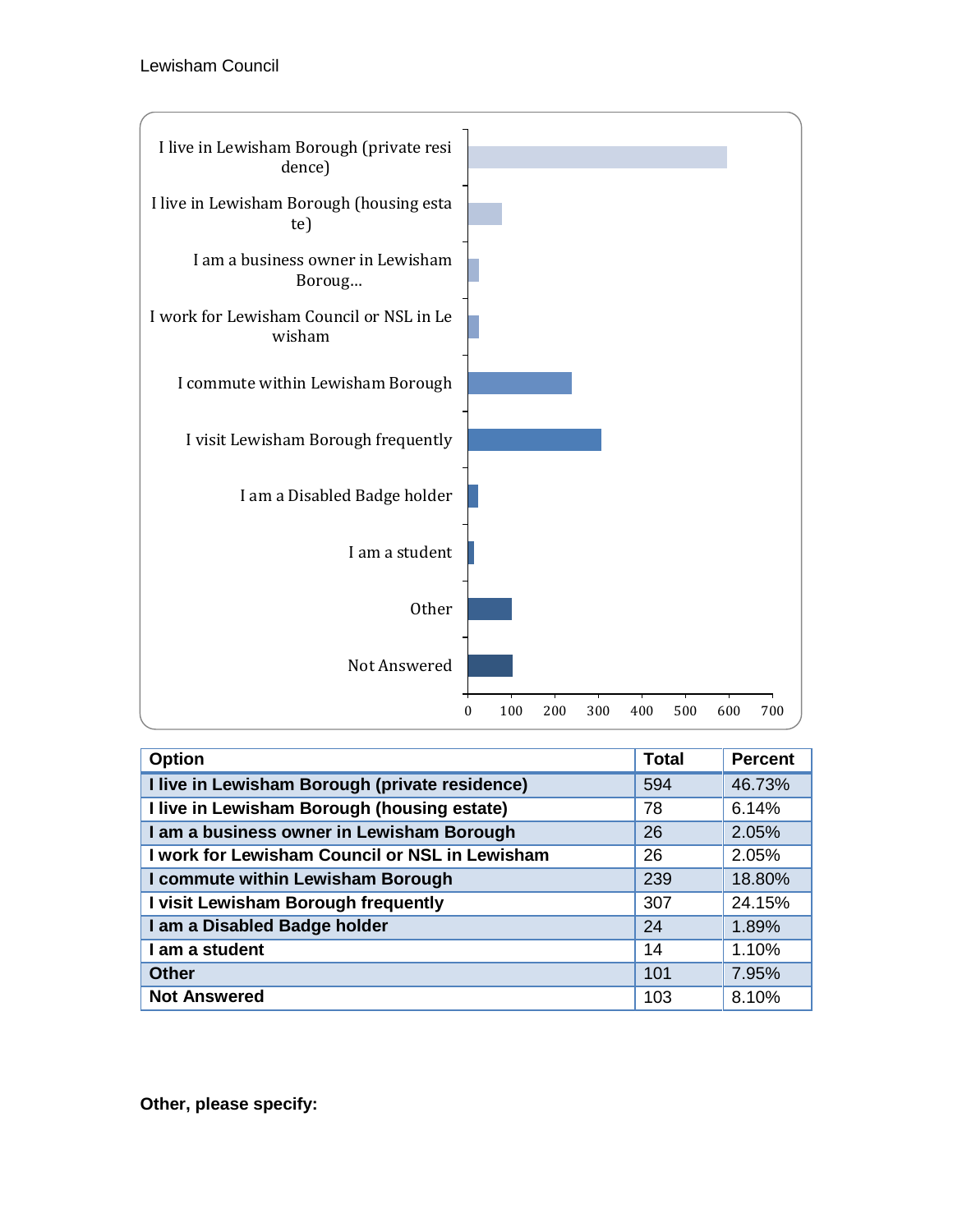There were 115 responses to this part of the question.

## **2: Do you own a vehicle?**

#### **Vehicle**

There were 1269 responses to this part of the question.



| <b>Option</b>                       | <b>Total</b>   | <b>Percent</b> |
|-------------------------------------|----------------|----------------|
| Yes - a car or van                  | 491            | 38.63%         |
| Yes - a motorcycle                  | 336            | 26.44%         |
| Yes - a car or van and a motorcycle | 384            | 30.21%         |
| <b>No</b>                           | 58             | 4.56%          |
| <b>Not Answered</b>                 | $\overline{2}$ | 0.16%          |

## **3: If you own a motorcycle, where do you usually park? Park**

There were 1081 responses to this part of the question.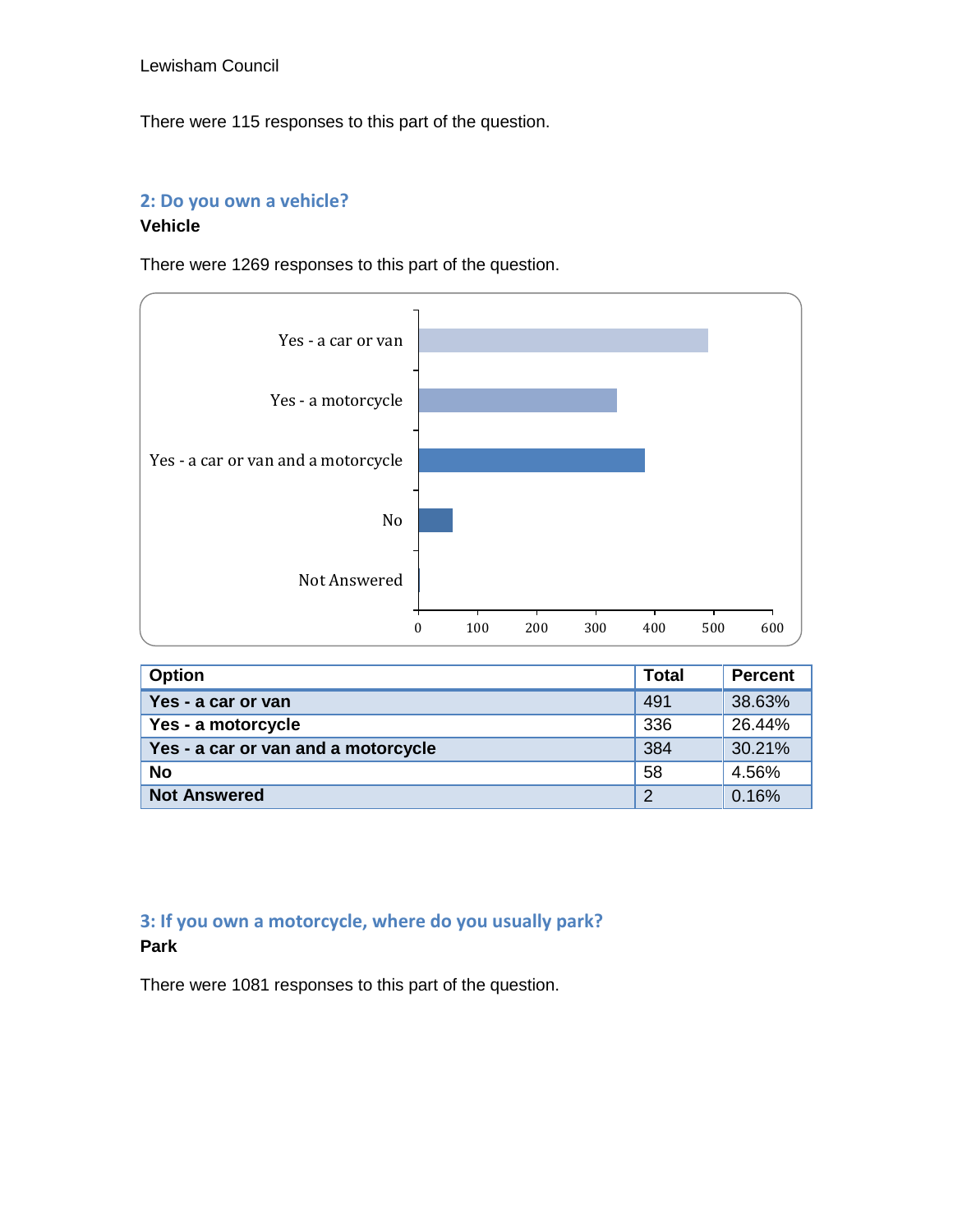

| <b>Option</b>               | <b>Total</b> | <b>Percent</b> |
|-----------------------------|--------------|----------------|
| On-street permit holder bay | 115          | 9.05%          |
| On-street (no bay)          | 354          | 27.85%         |
| <b>Driveway</b>             | 186          | 14.63%         |
| I do not own a motorcycle   | 426          | 33.52%         |
| <b>Not Answered</b>         | 190          | 14.95%         |

## **Other, please specify:**

There were 119 responses to this part of the question.

## **4: If you own a motorcycle, what do you usually use it for?**

## **If you own a motorcycle what do you use it for**

There were 1038 responses to this part of the question.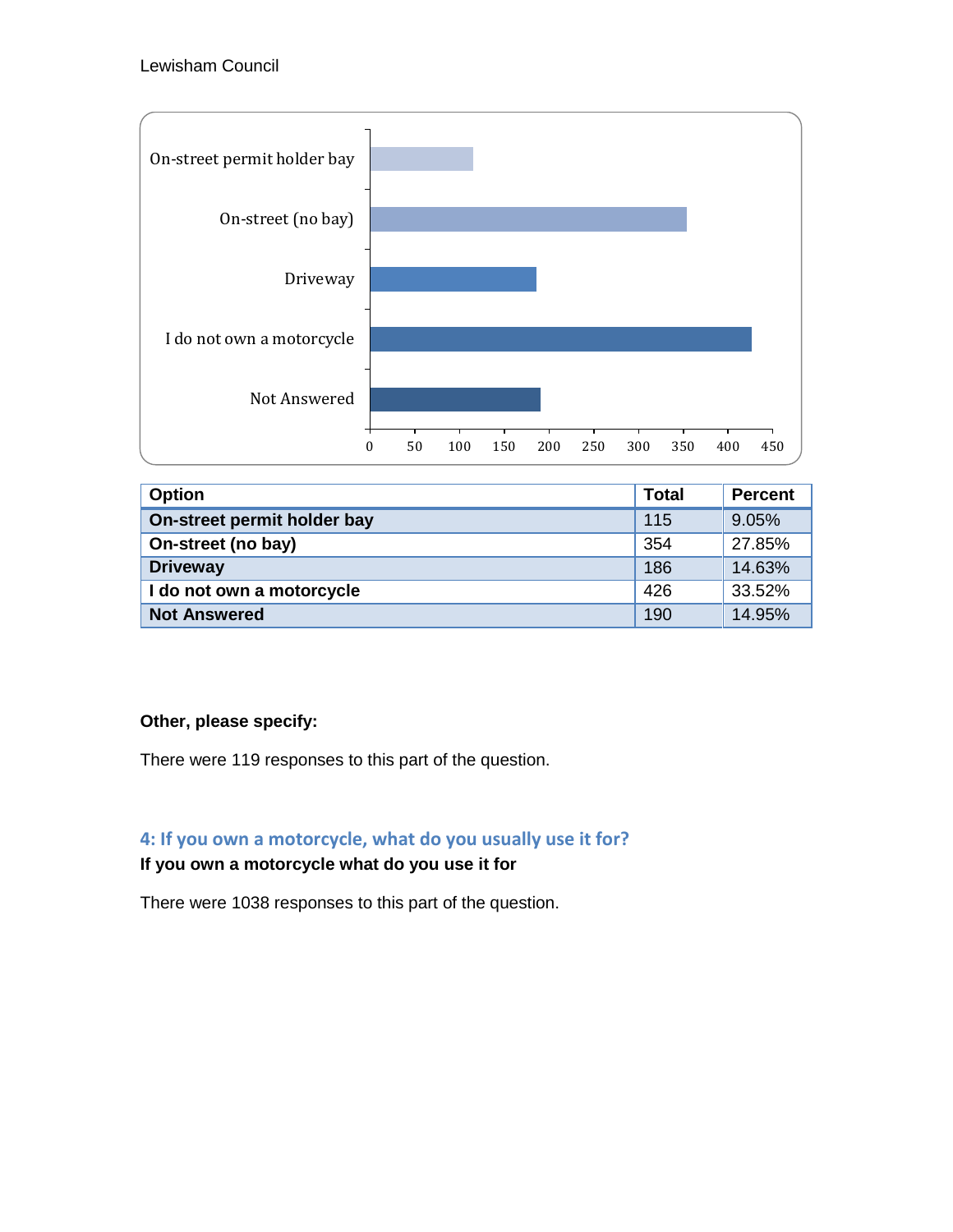

| <b>Option</b>                                                                           | <b>Total</b> | <b>Percent</b> |
|-----------------------------------------------------------------------------------------|--------------|----------------|
| <b>Commuting</b>                                                                        | 520          | 40.91%         |
| <b>Visiting friends/family</b>                                                          | 422          | 33.20%         |
| <b>Shopping</b>                                                                         | 310          | 24.39%         |
| As part of my job (delivery services, such as Deliveroo,<br><b>Just Eat, Uber Eats)</b> | 60           | 4.72%          |
| I do not own a motorcycle                                                               | 380          | 29.90%         |
| <b>Other</b>                                                                            | 71           | 5.59%          |
| <b>Not Answered</b>                                                                     | 233          | 18.33%         |

## **Other, please specify:**

There were 92 responses to this part of the question.

# **5: If you own a motorcycle, do you feel your motorcycle is safe when parking within the Borough?**

#### **Safe**

There were 1151 responses to this part of the question.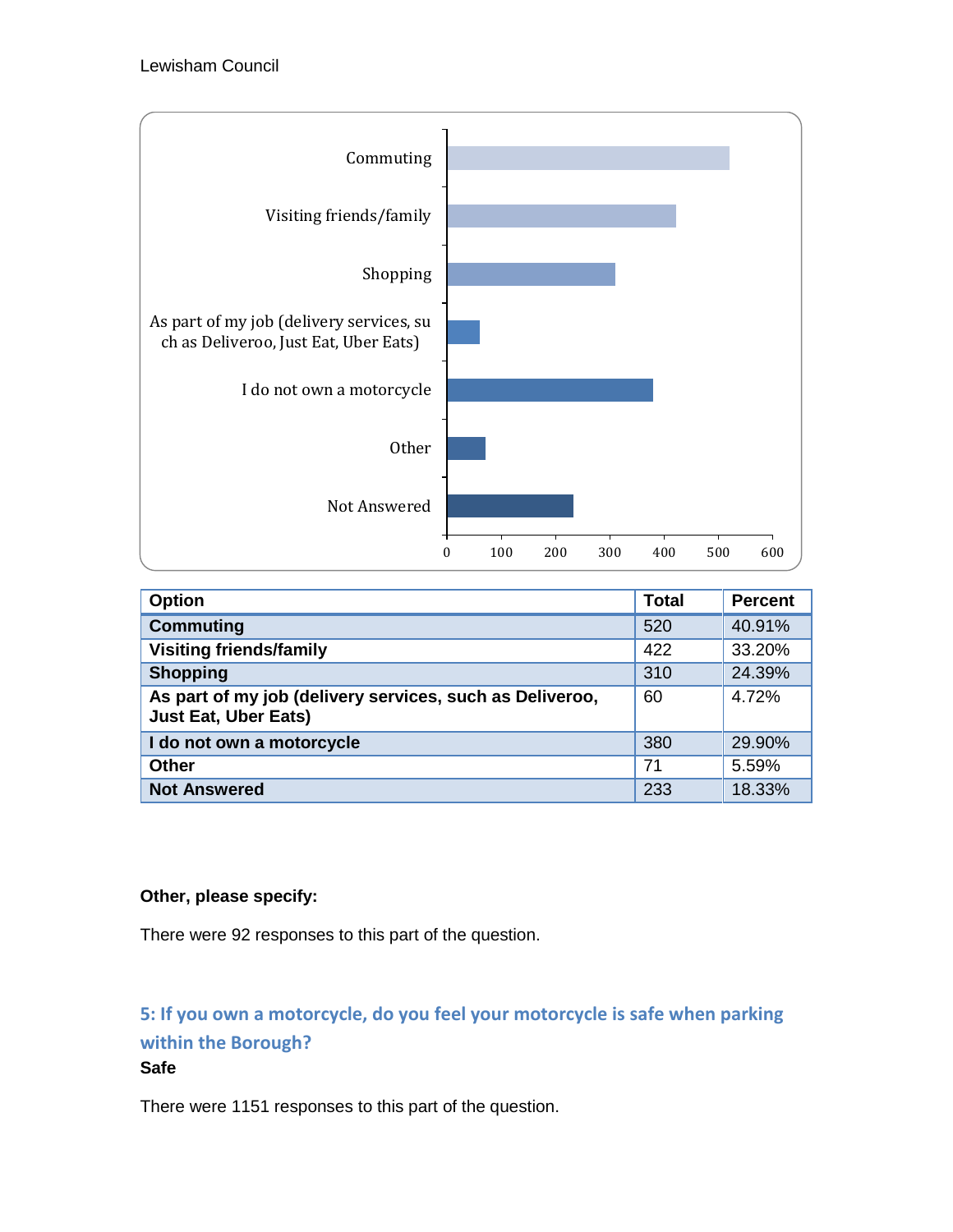

| <b>Option</b>             | <b>Total</b> | <b>Percent</b> |
|---------------------------|--------------|----------------|
| <b>Yes</b>                | 309          | 24.31%         |
| <b>No</b>                 | 432          | 33.99%         |
| I do not own a motorcycle | 410          | 32.26%         |
| <b>Not Answered</b>       | 120          | 9.44%          |

# **6: If you own a motorcycle, do you feel that lockable solo motorcycle bays would increase the safety and security of your vehicle? Solo**

There were 1150 responses to this part of the question.

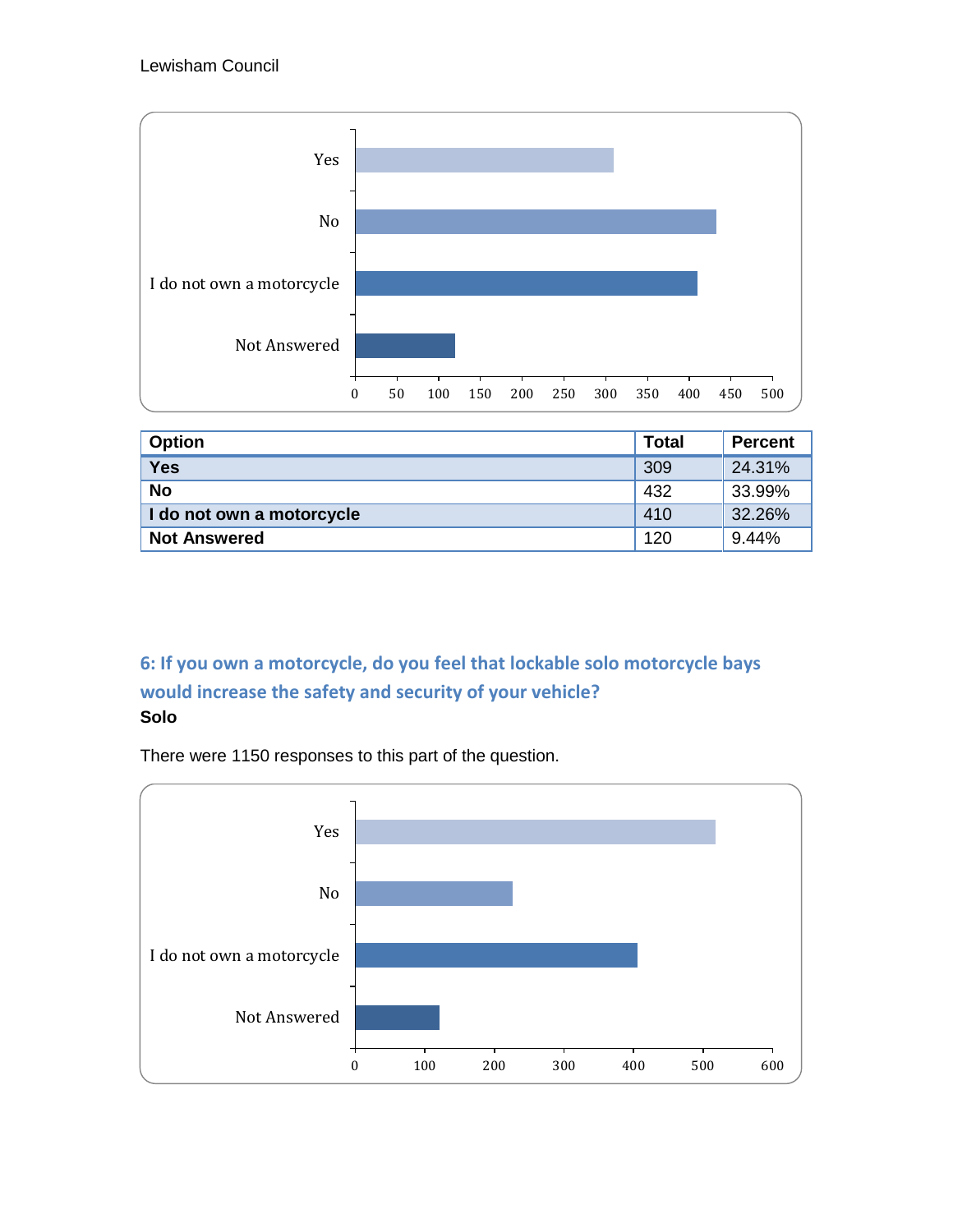| <b>Option</b>             | <b>Total</b> | <b>Percent</b> |
|---------------------------|--------------|----------------|
| <b>Yes</b>                | 518          | 40.76%         |
| <b>No</b>                 | 226          | 17.78%         |
| I do not own a motorcycle | 406          | 31.94%         |
| <b>Not Answered</b>       | 121          | 9.52%          |

# **7: Where would you like to see more lockable bays?**

## **Which locations for lockable bays**

There were 1000 responses to this part of the question.



| <b>Option</b>         | <b>Total</b> | <b>Percent</b> |
|-----------------------|--------------|----------------|
| <b>Car parks</b>      | 478          | 37.61%         |
| <b>On-street bays</b> | 585          | 46.03%         |
| Don't know            | 257          | 20.22%         |
| <b>Not Answered</b>   | 271          | 21.32%         |

#### **If there are any particular geographical locations (e.g. specific streets) where you would like to see lockable bays please write them below:**

There were 129 responses to this part of the question.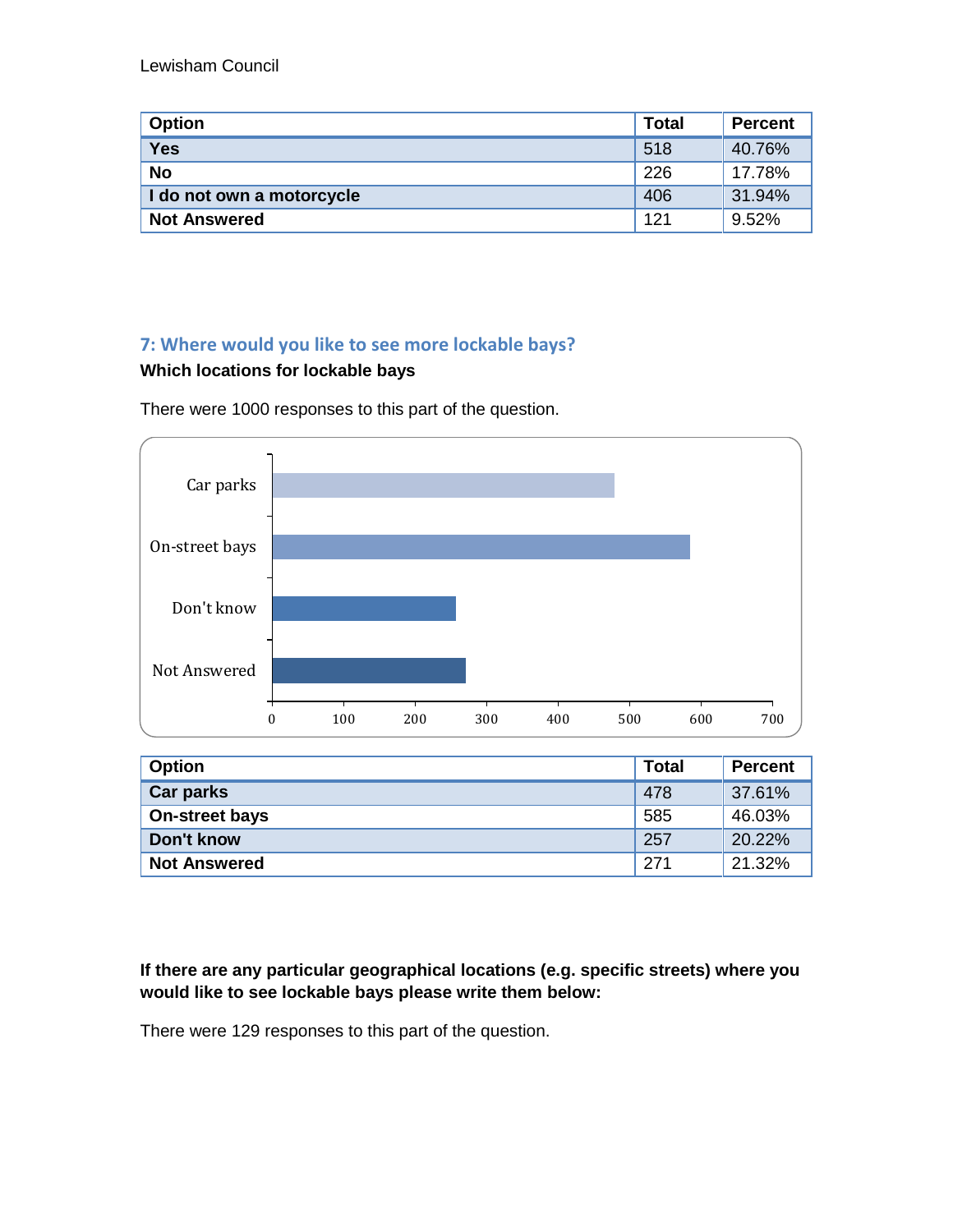# **8: Do you agree with the proposed introduction of motorcycle parking charges? Agree**



There were 1245 responses to this part of the question.

| <b>Option</b>       | <b>Total</b> | <b>Percent</b> |
|---------------------|--------------|----------------|
| <b>Yes</b>          | 373          | 29.35%         |
| <b>No</b>           | 848          | 66.72%         |
| Don't know          | 24           | 1.89%          |
| <b>Not Answered</b> | 26           | 2.05%          |

#### **Please explain your response in the box below:**

There were 1036 responses to this part of the question.

**9: Please provide any additional comments regarding your opinion on the proposed introduction of motorcycle parking charges:**

#### **Comments**

There were 625 responses to this part of the question.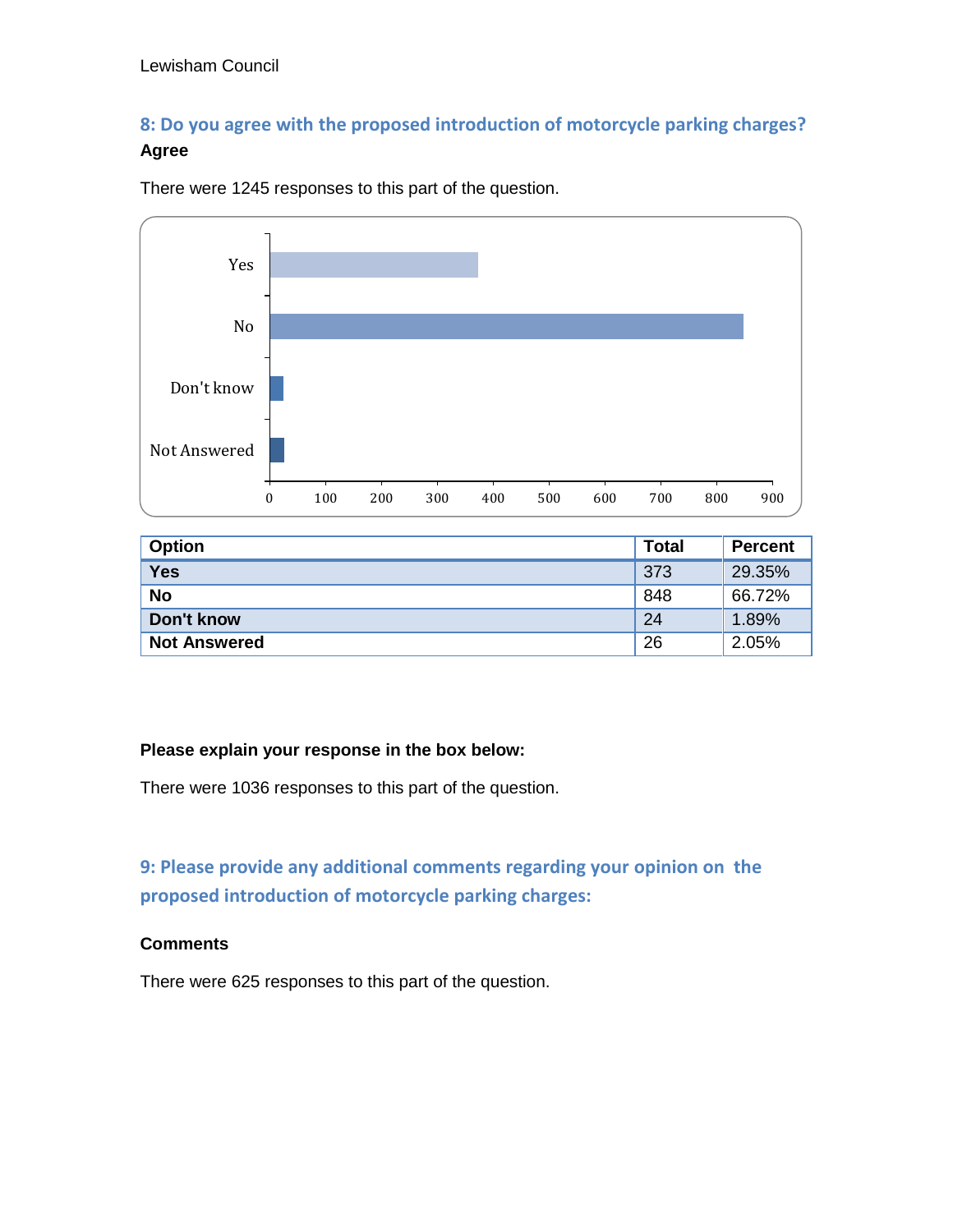# **10: Do you believe that the proposed introduction of motorcycle parking charges will have a generally positive or negative impact on current permit holders?**

#### **Permit**

There were 1260 responses to this part of the question.



| <b>Option</b>       | <b>Total</b> | <b>Percent</b> |
|---------------------|--------------|----------------|
| <b>Positive</b>     | 229          | 18.02%         |
| <b>Negative</b>     | 731          | 57.51%         |
| Don't know          | 300          | 23.60%         |
| <b>Not Answered</b> | 11           | 0.87%          |

#### **Please explain your reasoning below:**

There were 591 responses to this part of the question.

# **11: Are you concerned about air quality?**

#### **Air**

There were 1168 responses to this part of the question.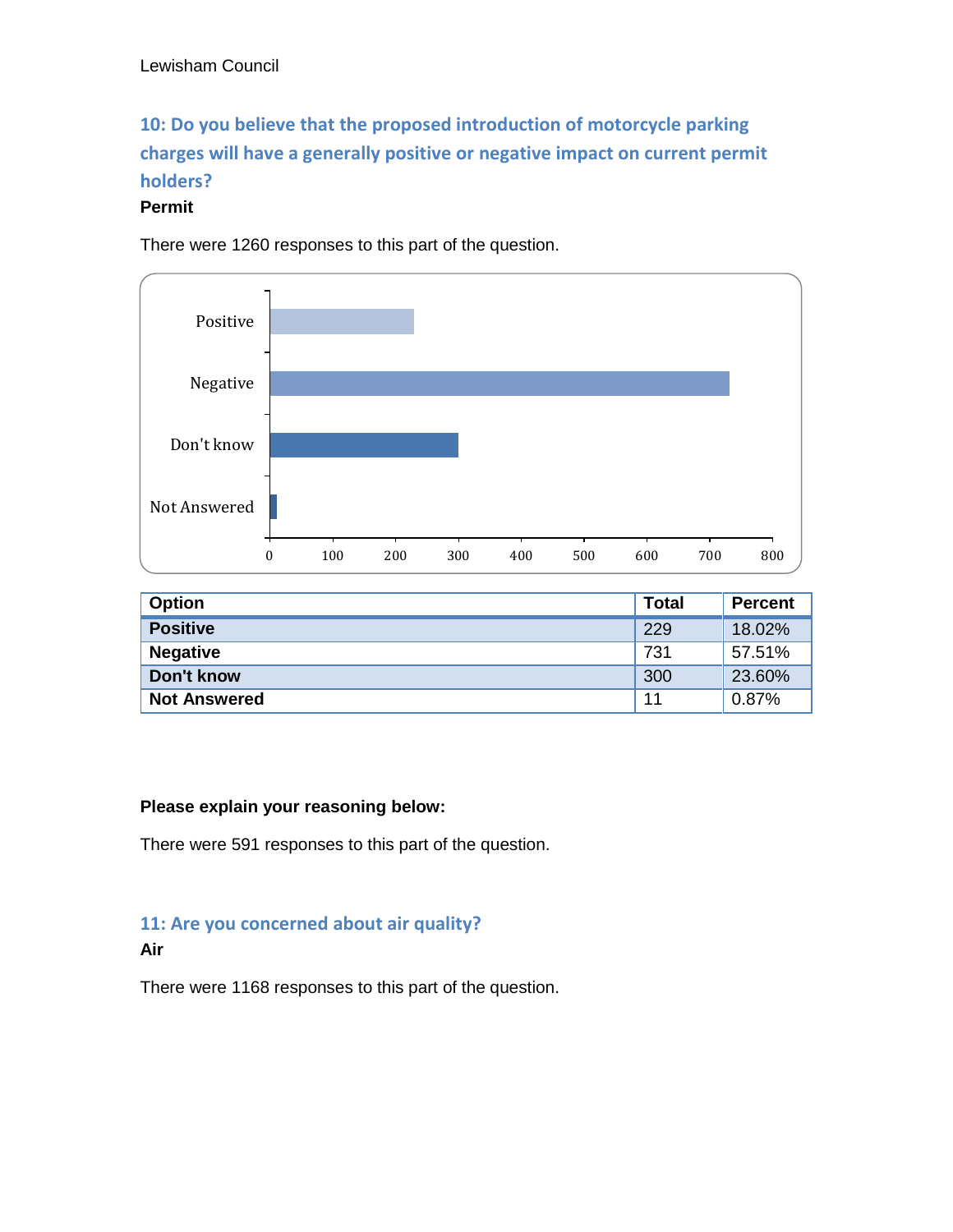

| <b>Option</b>         | <b>Total</b> | <b>Percent</b> |
|-----------------------|--------------|----------------|
| <b>Very concerned</b> | 655          | 51.53%         |
| A little concerned    | 388          | 30.53%         |
| Not concerned at all  | 116          | 9.13%          |
| Don't know            | 9            | 0.71%          |
| <b>Not Answered</b>   | 103          | 8.10%          |

# **12: Do you believe that the proposed introduction of motorcycle parking charges will have a generally positive or negative impact on the environment? Believe**

There were 1255 responses to this part of the question.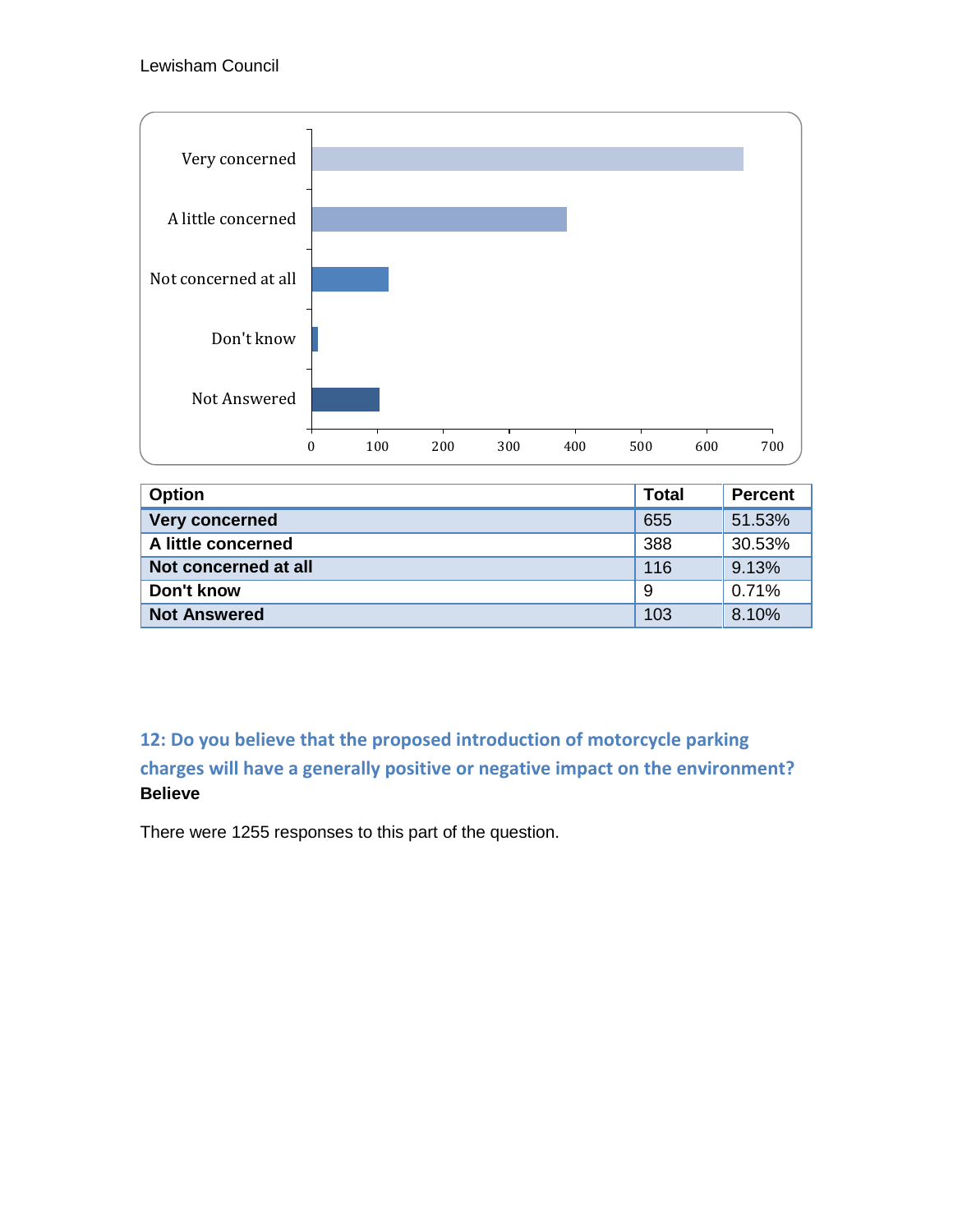

| <b>Option</b>       | <b>Total</b> | <b>Percent</b> |
|---------------------|--------------|----------------|
| <b>Positive</b>     | 299          | 23.52%         |
| <b>Negative</b>     | 709          | 55.78%         |
| Don't know          | 247          | 19.43%         |
| <b>Not Answered</b> | 16           | 1.26%          |

## **Please explain your reasoning below:**

There were 766 responses to this part of the question.

**13: Do you believe that the introduction of motorcycle parking charges will have a positive, negative or no impact on the above protected characteristic groups?** 

#### **Impact**

There were 1215 responses to this part of the question.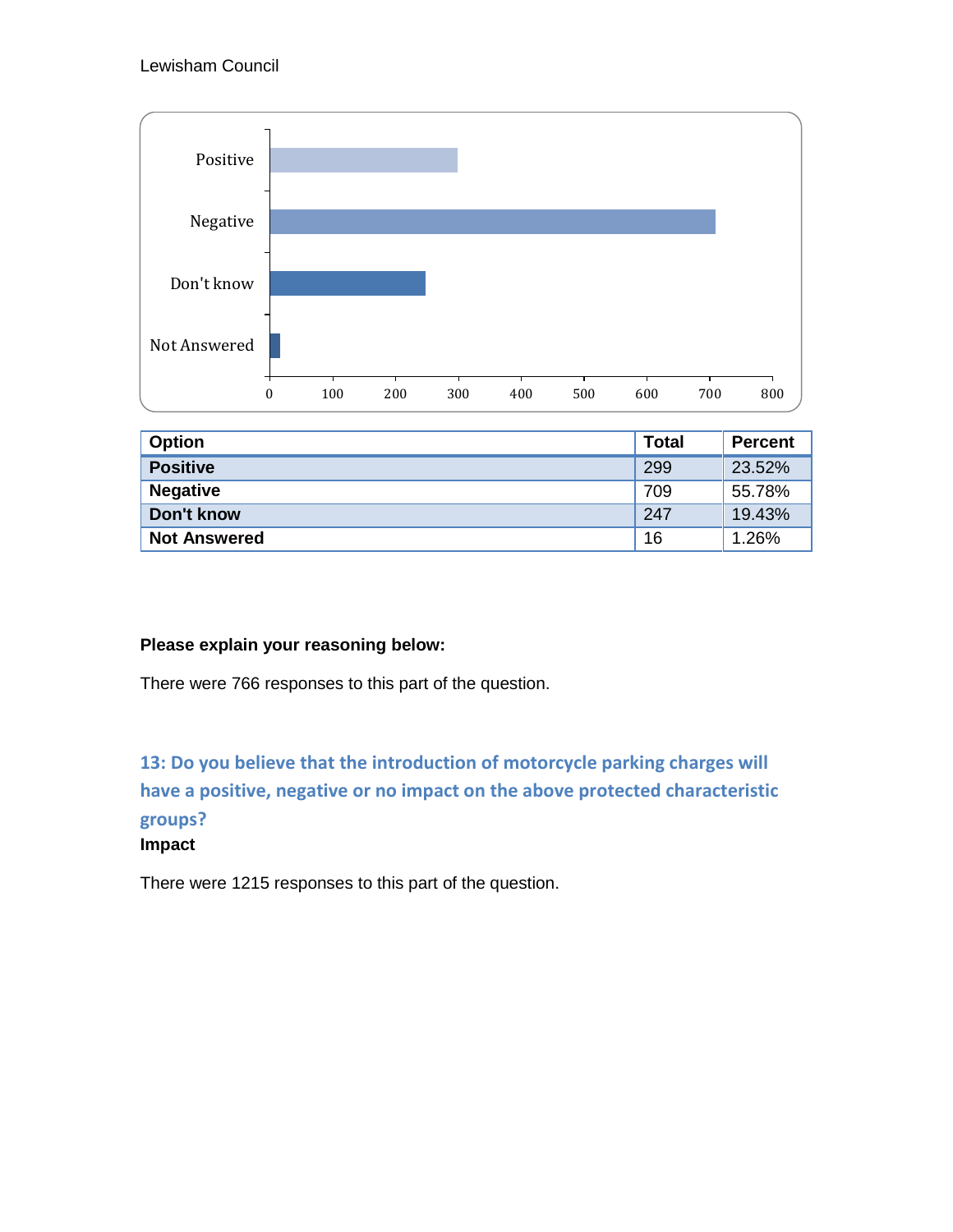

| <b>Option</b>                           | <b>Total</b> | <b>Percent</b> |
|-----------------------------------------|--------------|----------------|
| Positive impact on 3 or more groups     | 124          | 9.76%          |
| Positive impact on 1 or 2 groups        | 52           | 4.09%          |
| Negative impact on 3 or more groups     | 280          | 22.03%         |
| <b>Negative impact on 1 or 2 groups</b> | 189          | 14.87%         |
| No impact on any groups                 | 570          | 44.85%         |
| <b>Not Answered</b>                     | 56           | 4.41%          |

**Please explain your reasoning below, including the protected characteristic groups you think might be impacted:**

There were 527 responses to this part of the question.

## **15: What is your age?**

**Age**

There were 1128 responses to this part of the question.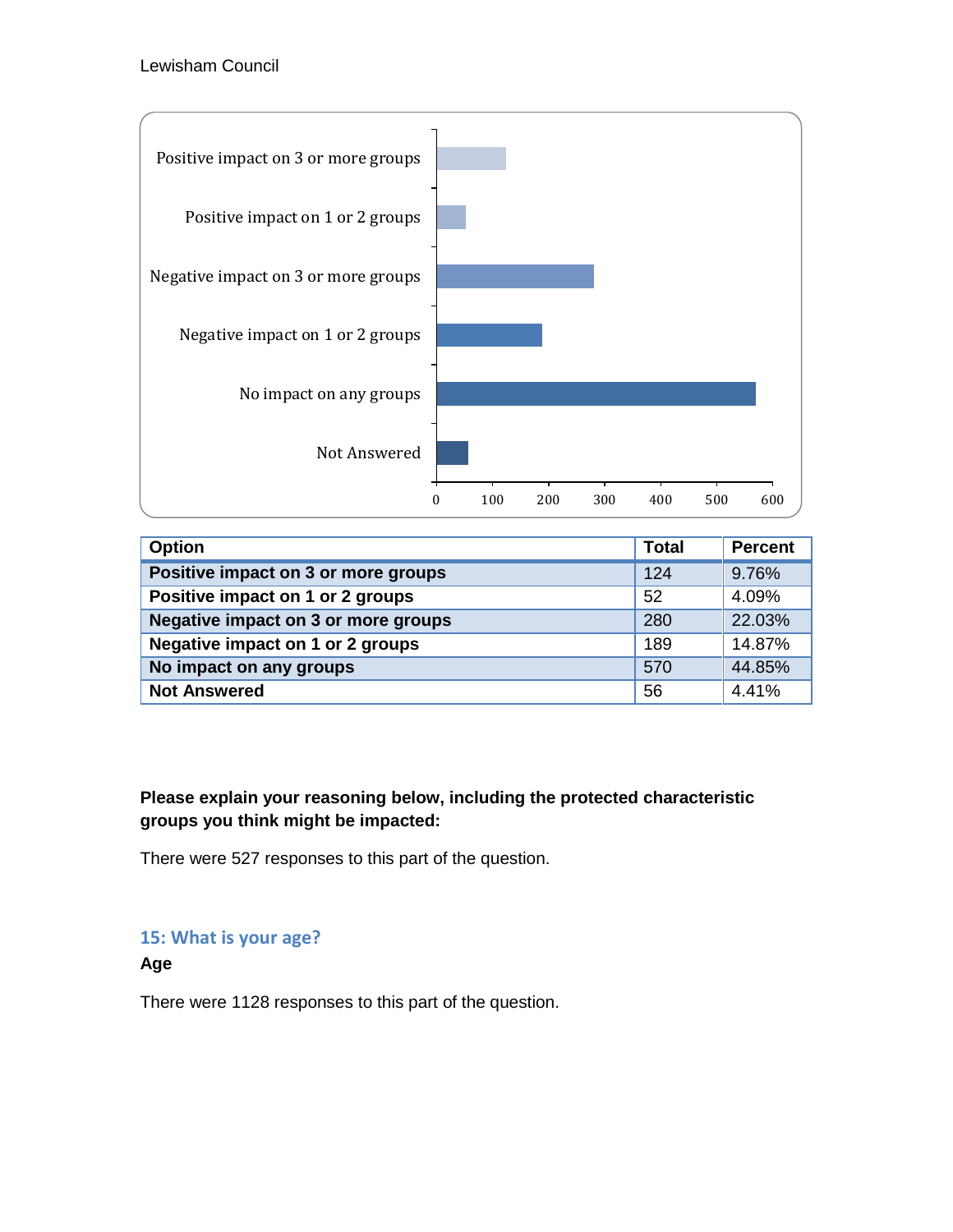

| <b>Option</b>     | <b>Total</b> | <b>Percent</b> |
|-------------------|--------------|----------------|
| <b>Under 18</b>   | 1            | 0.08%          |
| 18-24             | 22           | 1.73%          |
| 25-29             | 67           | 5.27%          |
| 30-34             | 114          | 8.97%          |
| 35-39             | 123          | 9.68%          |
| 40-44             | 130          | 10.23%         |
| 45-49             | 108          | 8.50%          |
| 50-54             | 140          | 11.01%         |
| 55-59             | 133          | 10.46%         |
| 60-64             | 108          | 8.50%          |
| 65-69             | 48           | 3.78%          |
| 70-74             | 25           | 1.97%          |
| 75-79             | 22           | 1.73%          |
| 80-84             | 4            | 0.31%          |
| $85+$             | 2            | 0.16%          |
| Prefer not to say | 81           | 6.37%          |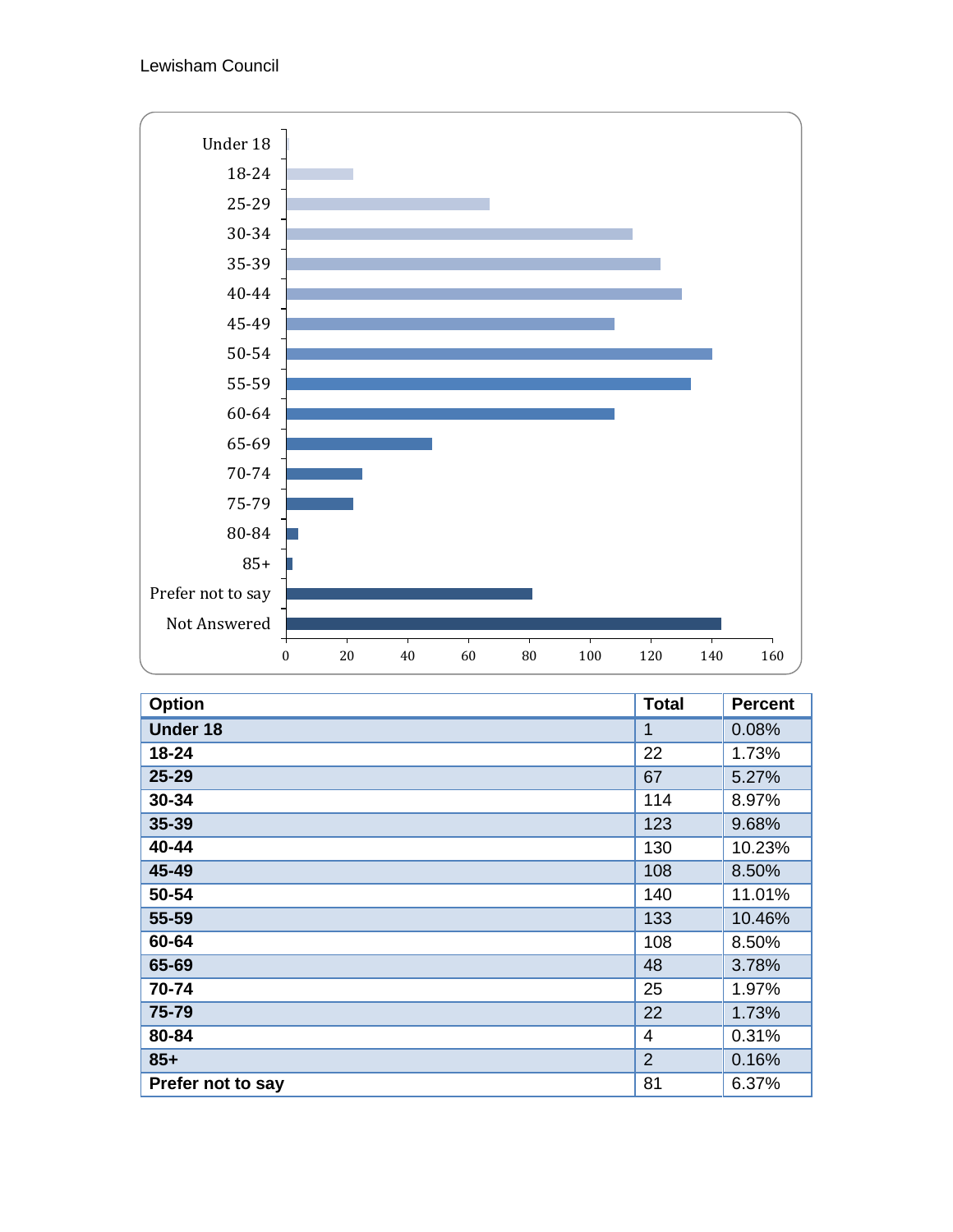| <b>NT</b><br><b>Not Answered</b> | . . | -<br>7 U |
|----------------------------------|-----|----------|
|                                  |     |          |

#### **16: What is your sex?**

**Please select one of the following from the dropdown list:**

There were 1129 responses to this part of the question.



| <b>Option</b>                 | <b>Total</b> | <b>Percent</b> |
|-------------------------------|--------------|----------------|
| <b>Male</b>                   | 713          | 56.10%         |
| <b>Female</b>                 | 258          | 20.30%         |
| Prefer not to say             | 145          | 11.41%         |
| Other (Please describe below) | 13           | 1.02%          |
| <b>Not Answered</b>           | 142          | 11.17%         |

#### **Sex identity - 'Other'**

There were 21 responses to this part of the question.

**17: What is your ethnicity? Ethnicity**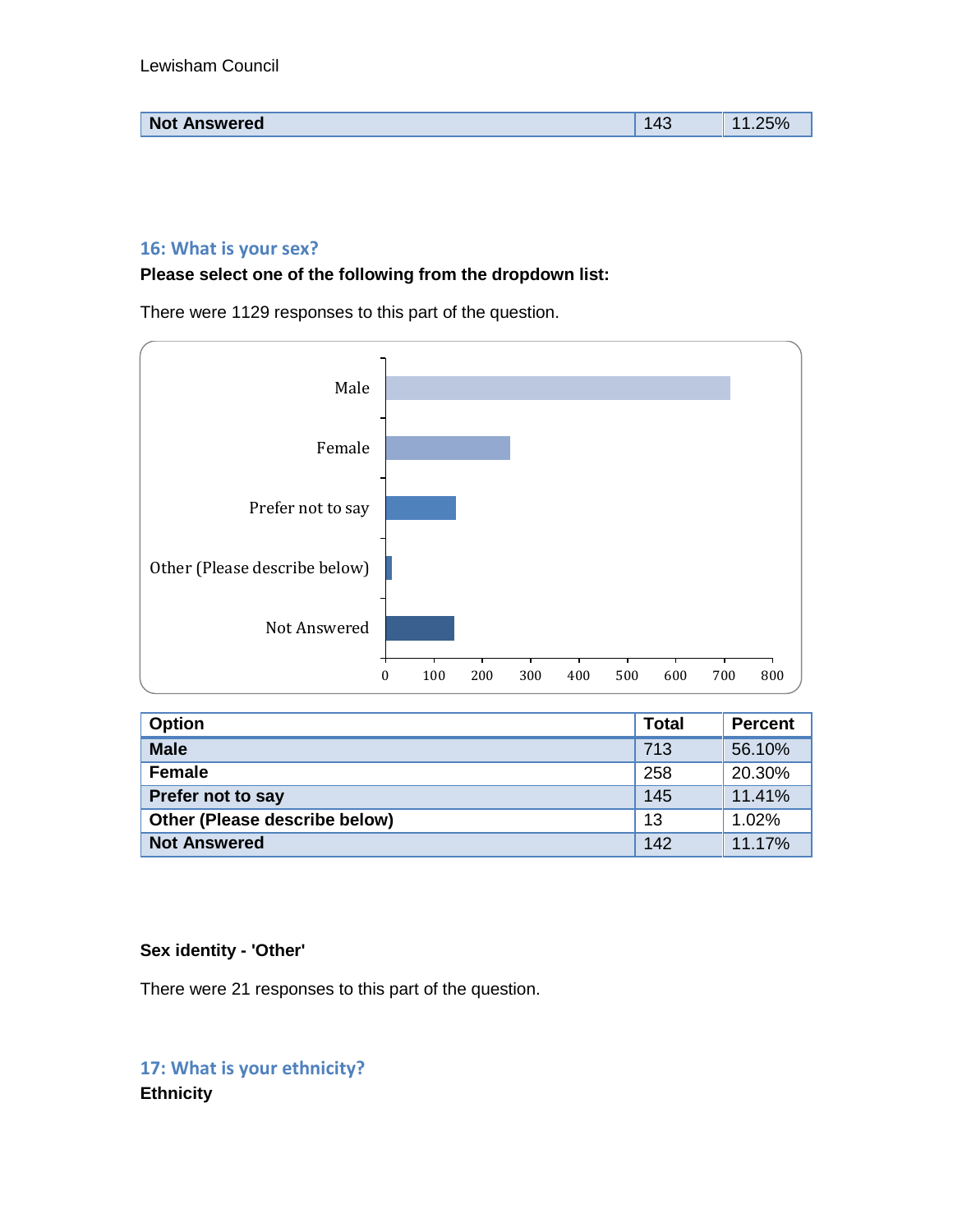There were 1131 responses to this part of the question.



| <b>Option</b>                           | <b>Total</b> | <b>Percent</b> |
|-----------------------------------------|--------------|----------------|
| <b>White - British</b>                  | 613          | 48.23%         |
| White - Irish                           | 34           | 2.68%          |
| <b>White - Gypsy or Irish Traveller</b> | 5            | 0.39%          |
| <b>White - Other</b>                    | 143          | 11.25%         |
| Mixed - White and Black Caribbean       | 12           | 0.94%          |
| <b>Mixed - White and Black African</b>  | 4            | 0.31%          |
| <b>Mixed - White and Asian</b>          | 8            | 0.63%          |
| <b>Mixed - Other</b>                    | 15           | 1.18%          |
| <b>Asian - British</b>                  | 10           | 0.79%          |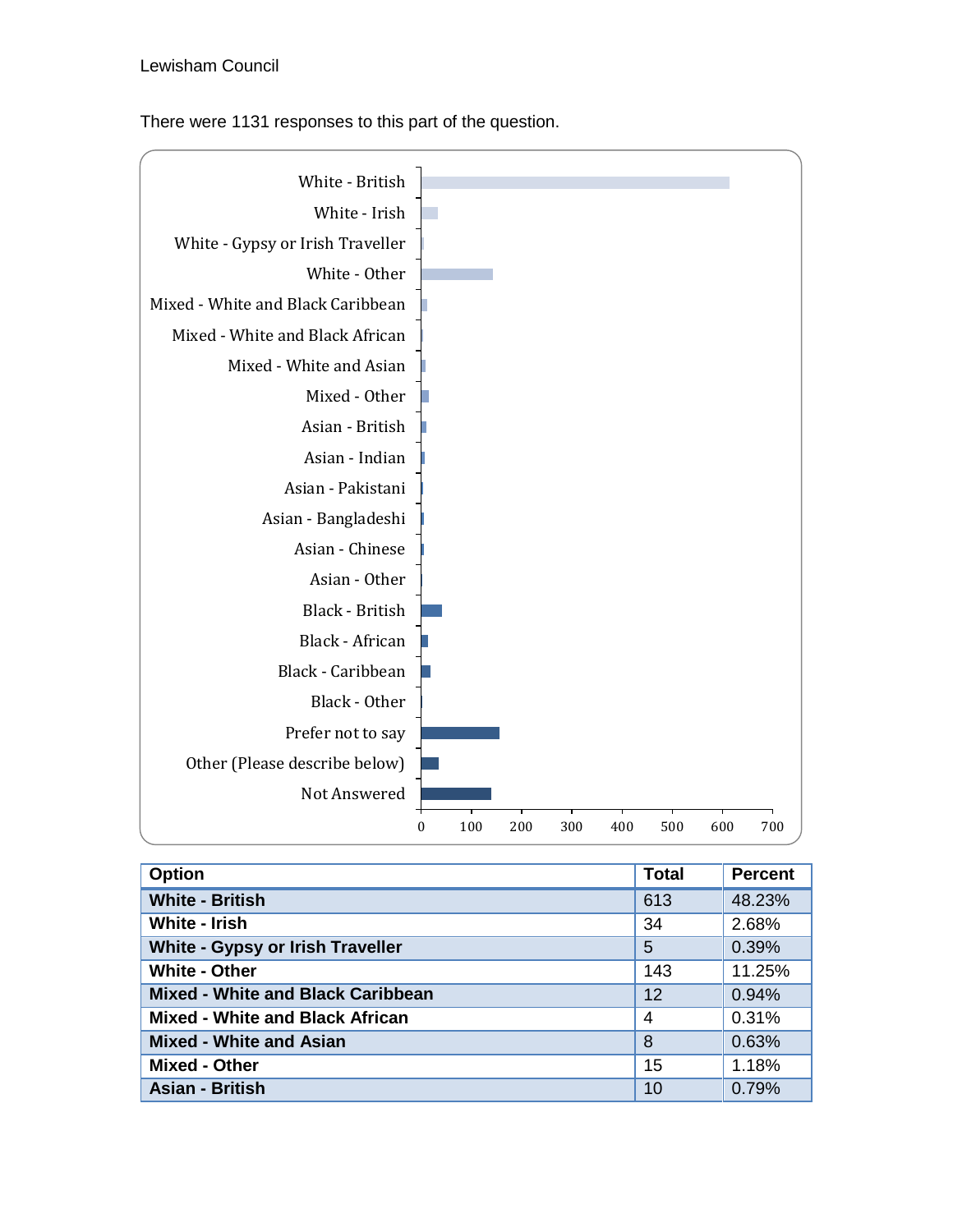| Asian - Indian                | $\overline{7}$ | 0.55%  |
|-------------------------------|----------------|--------|
| Asian - Pakistani             | 3              | 0.24%  |
| Asian - Bangladeshi           | 5              | 0.39%  |
| <b>Asian - Chinese</b>        | 5              | 0.39%  |
| <b>Asian - Other</b>          | 2              | 0.16%  |
| <b>Black - British</b>        | 41             | 3.23%  |
| <b>Black - African</b>        | 14             | 1.10%  |
| <b>Black - Caribbean</b>      | 18             | 1.42%  |
| <b>Black - Other</b>          | 2              | 0.16%  |
| Prefer not to say             | 155            | 12.20% |
| Other (Please describe below) | 35             | 2.75%  |
| <b>Not Answered</b>           | 140            | 11.01% |

## **Ethnicity - 'Other'**

There were 45 responses to this part of the question.

## **18: Disability**

## **Disability - Do you consider yourself to be a disabled person?**

There were 1110 responses to this part of the question.



| <b>Option</b>     | <b>Total</b> | <b>Percent</b> |
|-------------------|--------------|----------------|
| <b>Yes</b>        | 143          | 11.25%         |
| <b>No</b>         | 832          | 65.46%         |
| Prefer not to say | 135          | 10.62%         |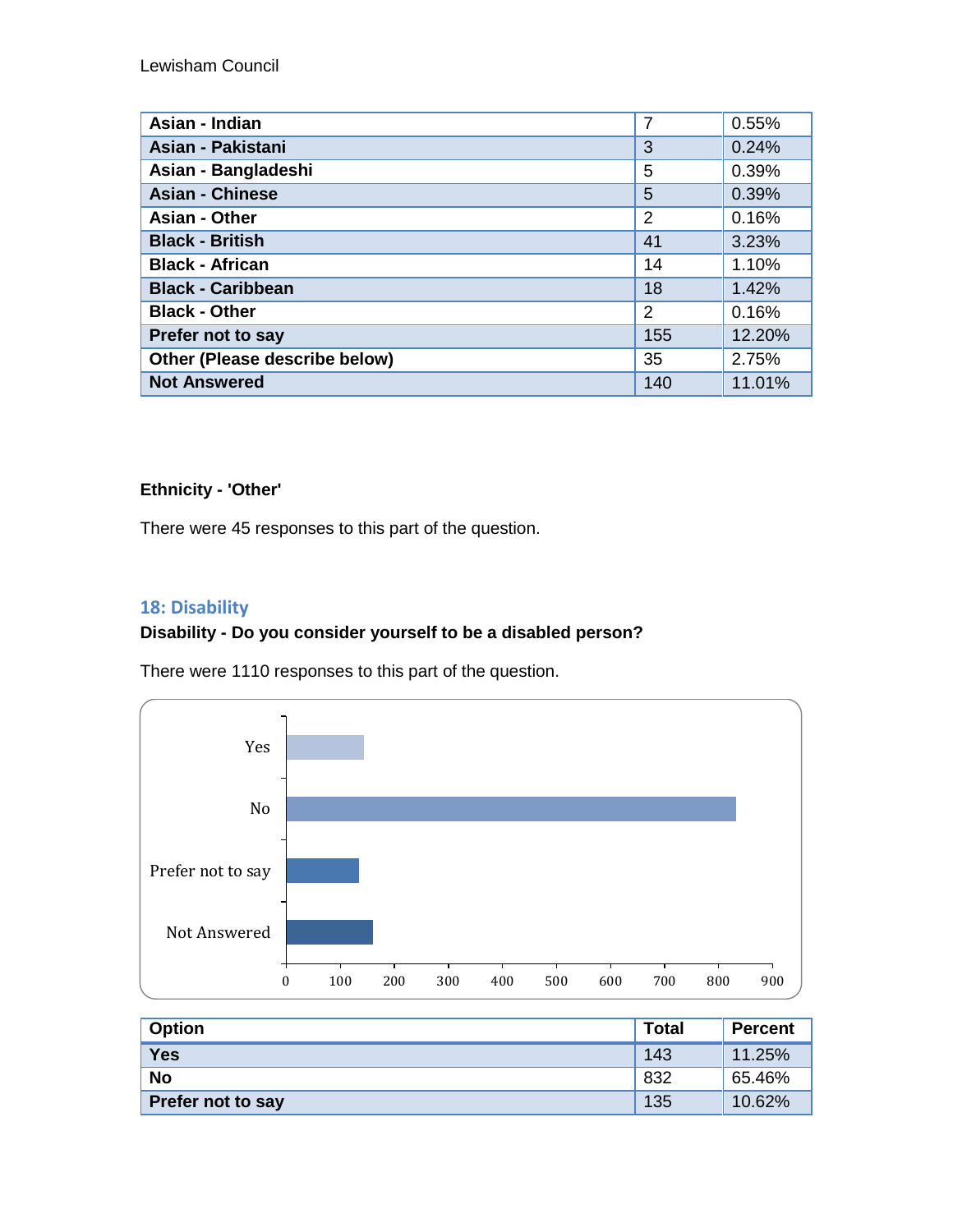| <b>Not Answered</b> | . .<br>. | 7 L |
|---------------------|----------|-----|
|                     |          |     |

## **Disability Type - How would you describe your disability?**

There were 326 responses to this part of the question.



| <b>Option</b>                            | <b>Total</b> | <b>Percent</b> |
|------------------------------------------|--------------|----------------|
| <b>Physical or mobility related</b>      | 65           | 5.11%          |
| Visual or hearing related                | 6            | 0.47%          |
| <b>Mental health condition</b>           | 23           | 1.81%          |
| <b>Cognitive or learning disability</b>  | 12           | 0.94%          |
| Longstanding illness or health condition | 31           | 2.44%          |
| Prefer not to say                        | 156          | 12.27%         |
| Other (Please describe below)            | 33           | 2.60%          |
| <b>Not Answered</b>                      | 945          | 74.35%         |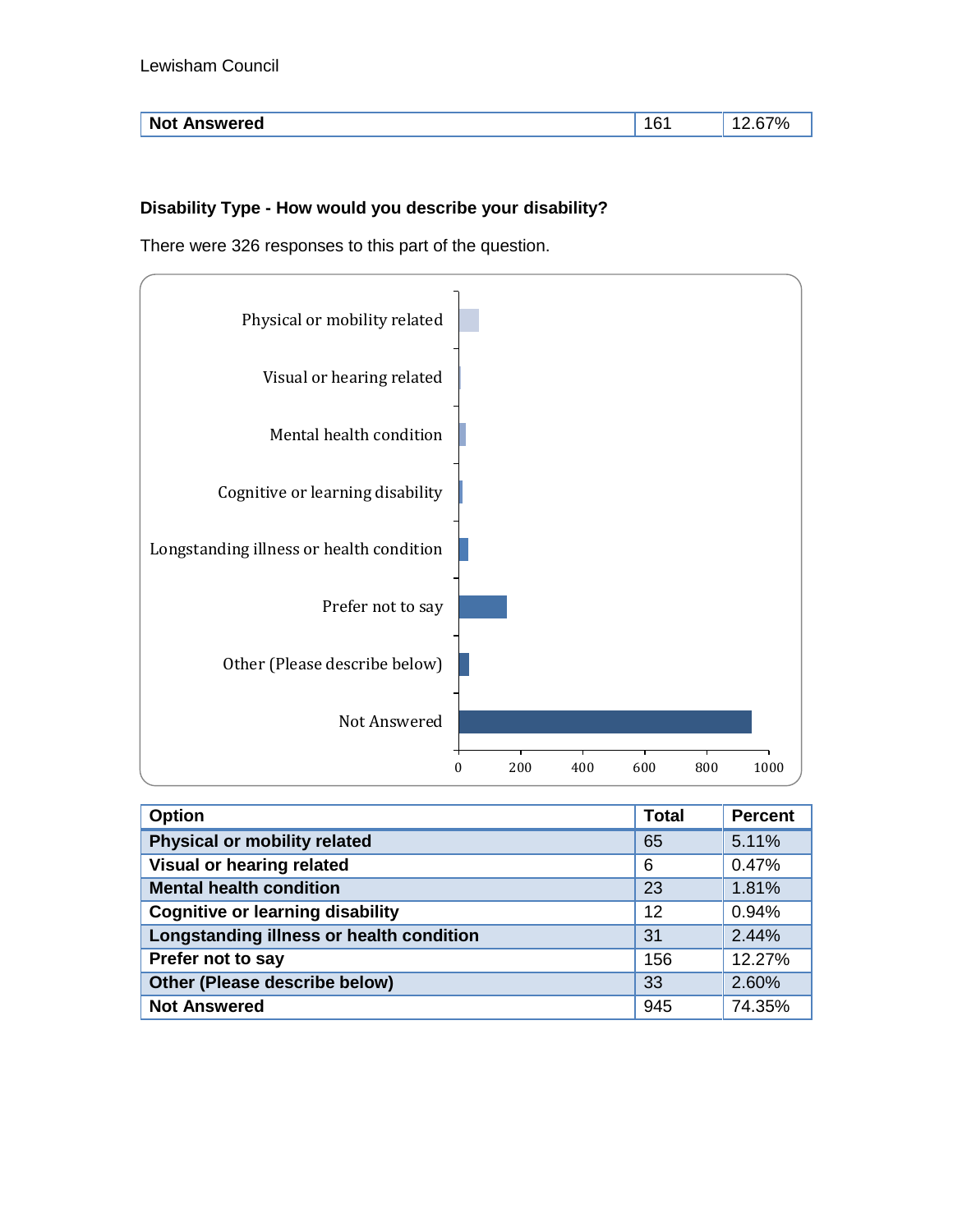## **Disability Type - 'Other'**

There were 29 responses to this part of the question.

#### **Access Requirements - Do you have any access requirements?**

There were 303 responses to this part of the question.

![](_page_17_Figure_5.jpeg)

| <b>Option</b>                  | <b>Total</b>   | <b>Percent</b> |
|--------------------------------|----------------|----------------|
| <b>Easy read</b>               | 12             | 0.94%          |
| <b>BSL/interpreter</b>         | 1              | 0.08%          |
| <b>Chaperone/carer present</b> | $\overline{4}$ | 0.31%          |
| <b>Step-free access</b>        | 14             | 1.10%          |
| <b>Accessible toilets</b>      | 15             | 1.18%          |
| <b>Wheelchair access</b>       | 2              | 0.16%          |
| Prefer not to say              | 203            | 15.97%         |
| Other (Please describe below)  | 52             | 4.09%          |
| <b>Not Answered</b>            | 968            | 76.16%         |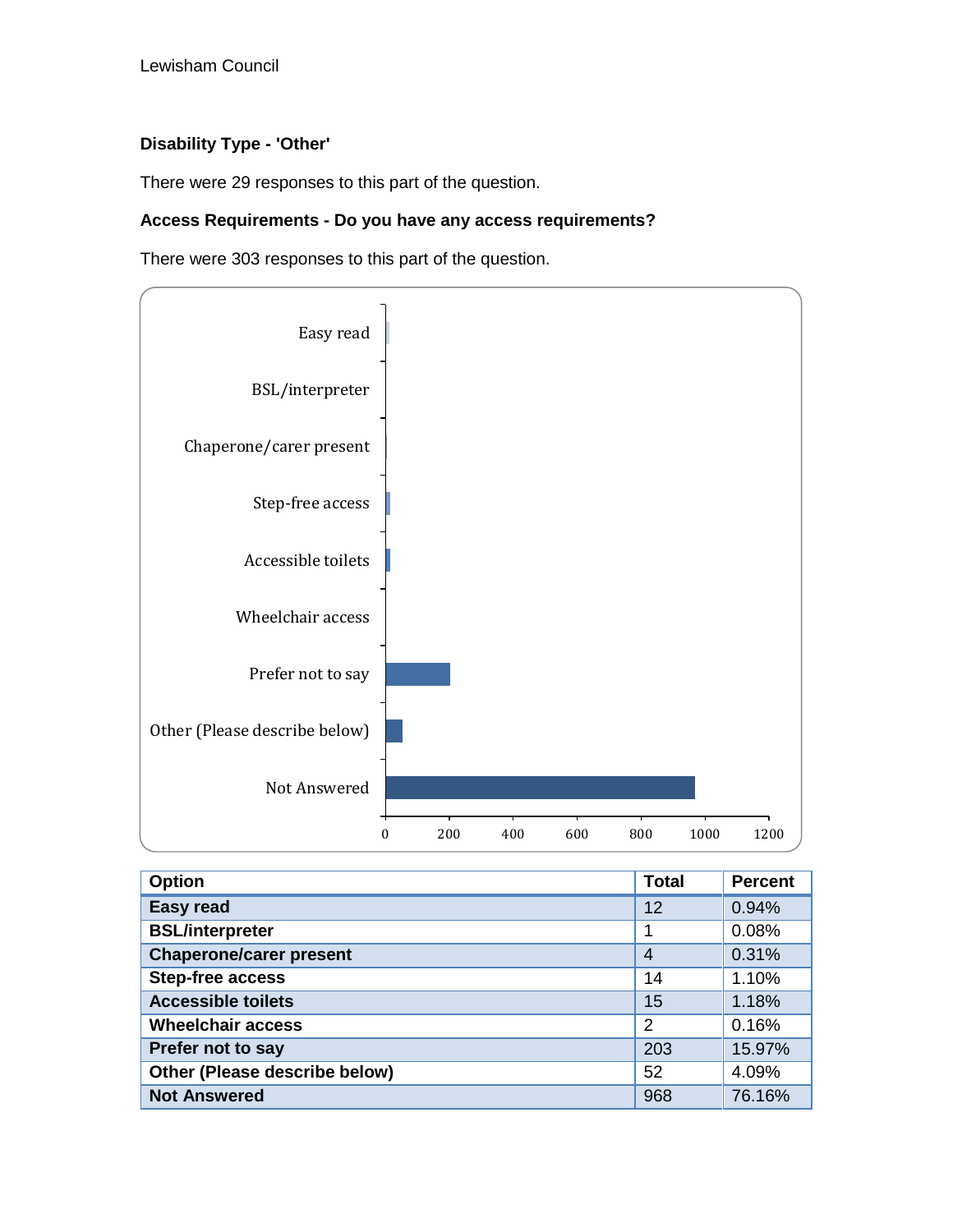#### **Access Requirements - Other**

There were 32 responses to this part of the question.

## **19: What is your religious belief?**

## **Please select one of the following from the dropdown list:**

There were 1052 responses to this part of the question.

![](_page_18_Figure_6.jpeg)

| <b>Option</b> | <b>Total</b> | <b>Percent</b> |
|---------------|--------------|----------------|
| <b>None</b>   | 460          | 19%<br>36.     |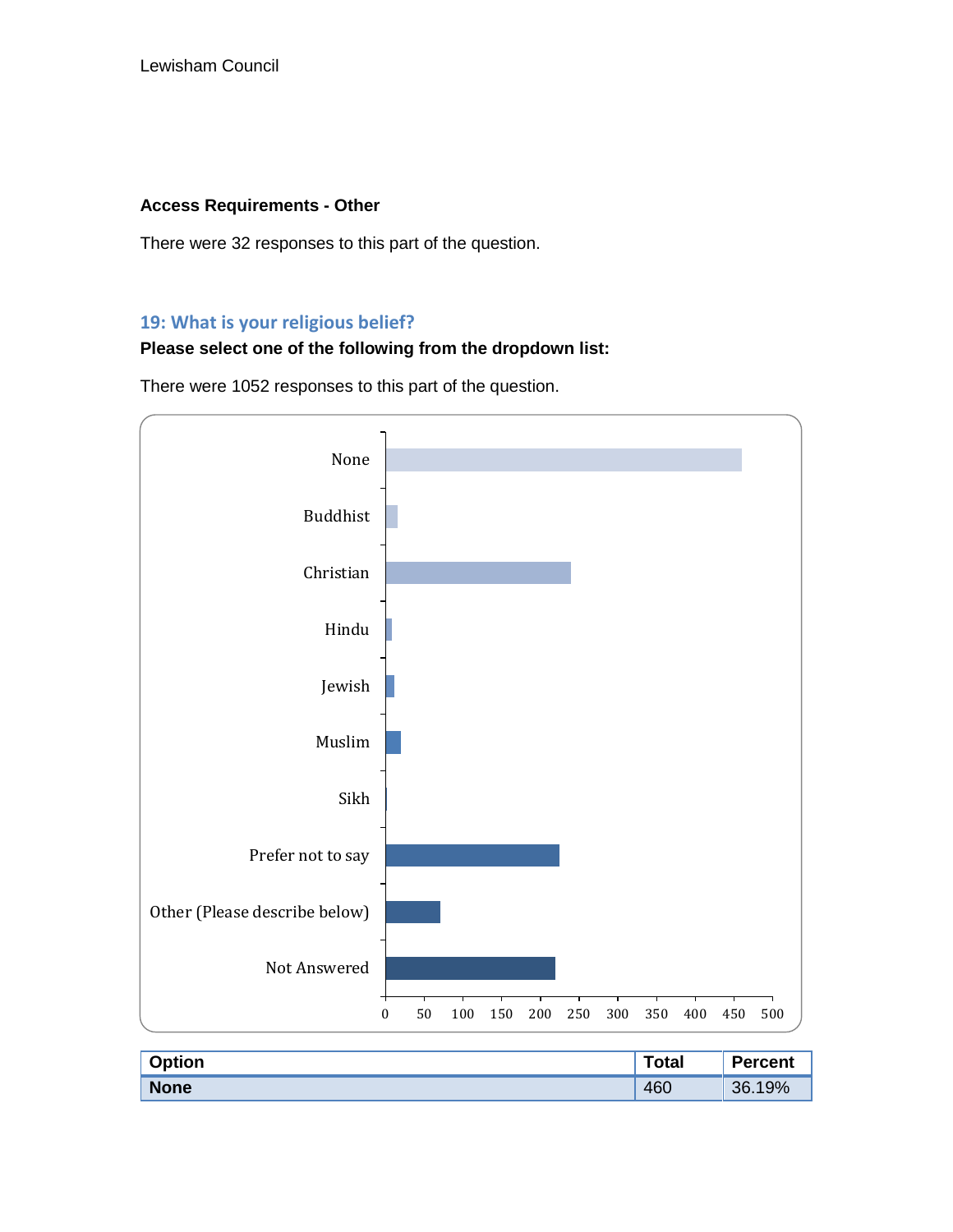| <b>Buddhist</b>               | 16             | 1.26%  |
|-------------------------------|----------------|--------|
| <b>Christian</b>              | 239            | 18.80% |
| <b>Hindu</b>                  | 8              | 0.63%  |
| <b>Jewish</b>                 | 11             | 0.87%  |
| <b>Muslim</b>                 | 20             | 1.57%  |
| <b>Sikh</b>                   | $\overline{2}$ | 0.16%  |
| Prefer not to say             | 225            | 17.70% |
| Other (Please describe below) | 71             | 5.59%  |
| <b>Not Answered</b>           | 219            | 17.23% |

## **Religion and Belief - 'Other'**

There were 73 responses to this part of the question.

## **20: How would you define your sexual orientation?**

#### **Please select one of the following from the dropdown list:**

There were 1045 responses to this part of the question.

![](_page_19_Figure_7.jpeg)

| <b>Option</b>                   | Total | <b>Percent</b> |
|---------------------------------|-------|----------------|
| <b>Straight or heterosexual</b> | 676   | 53.19%         |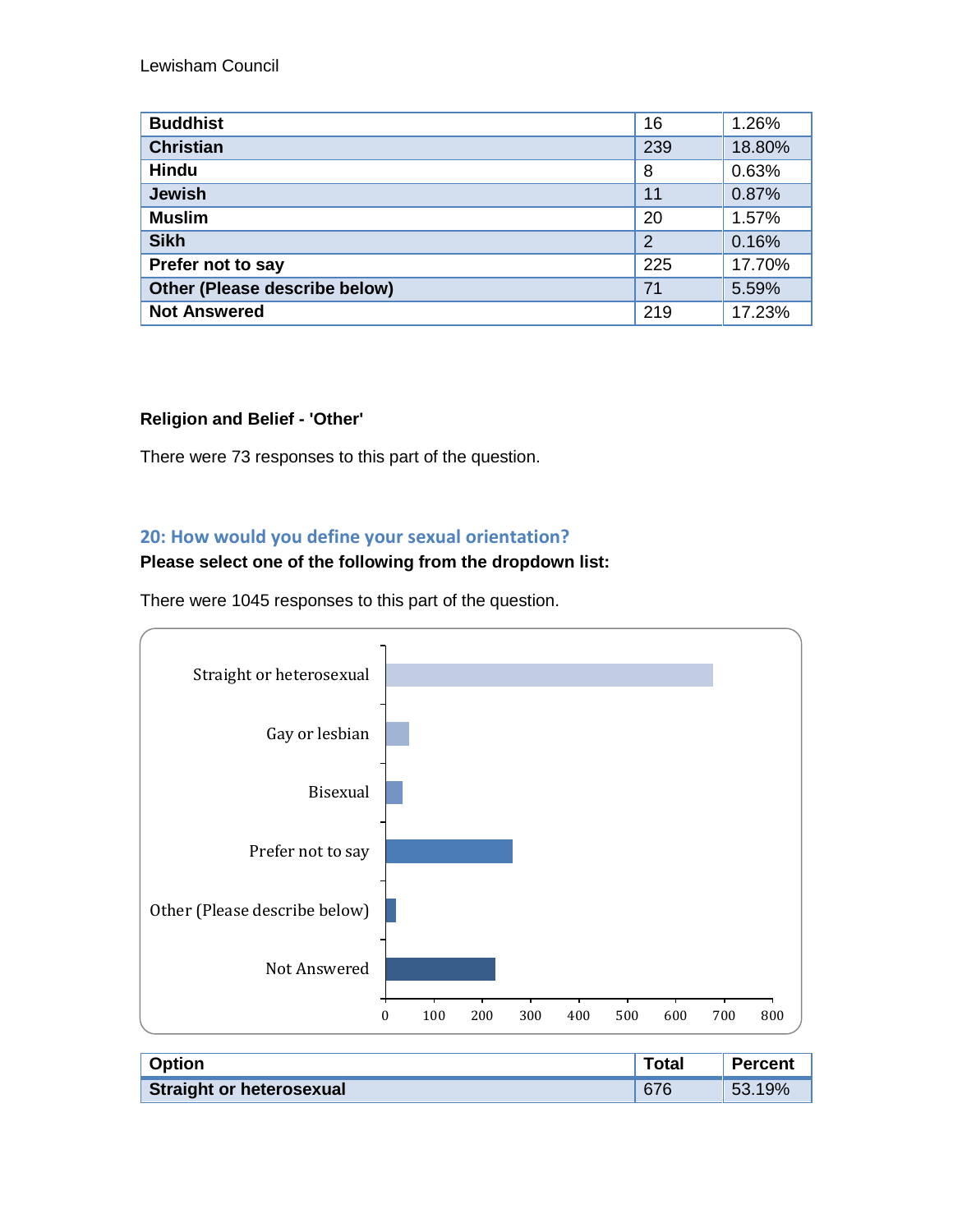| Gay or lesbian                | -49 | 3.86%  |
|-------------------------------|-----|--------|
| <b>Bisexual</b>               | -35 | 2.75%  |
| Prefer not to say             | 263 | 20.69% |
| Other (Please describe below) | 22  | 1.73%  |
| <b>Not Answered</b>           | 226 | 17.78% |

#### **Sexual Orientation - 'Other'**

There were 36 responses to this part of the question.

# **21: Is your gender identity different from the gender you were assigned at birth?**

#### **Transgender**

There were 998 responses to this part of the question.

![](_page_20_Figure_7.jpeg)

| <b>Option</b>                       | Total | <b>Percent</b> |
|-------------------------------------|-------|----------------|
| Yes my gender identity is different | 11    | 0.87%          |
| No my gender identity is the same   | 766   | 60.27%         |
| <b>Prefer not to say</b>            | 221   | 17.39%         |
| <b>Not Answered</b>                 | 273   | 21.48%         |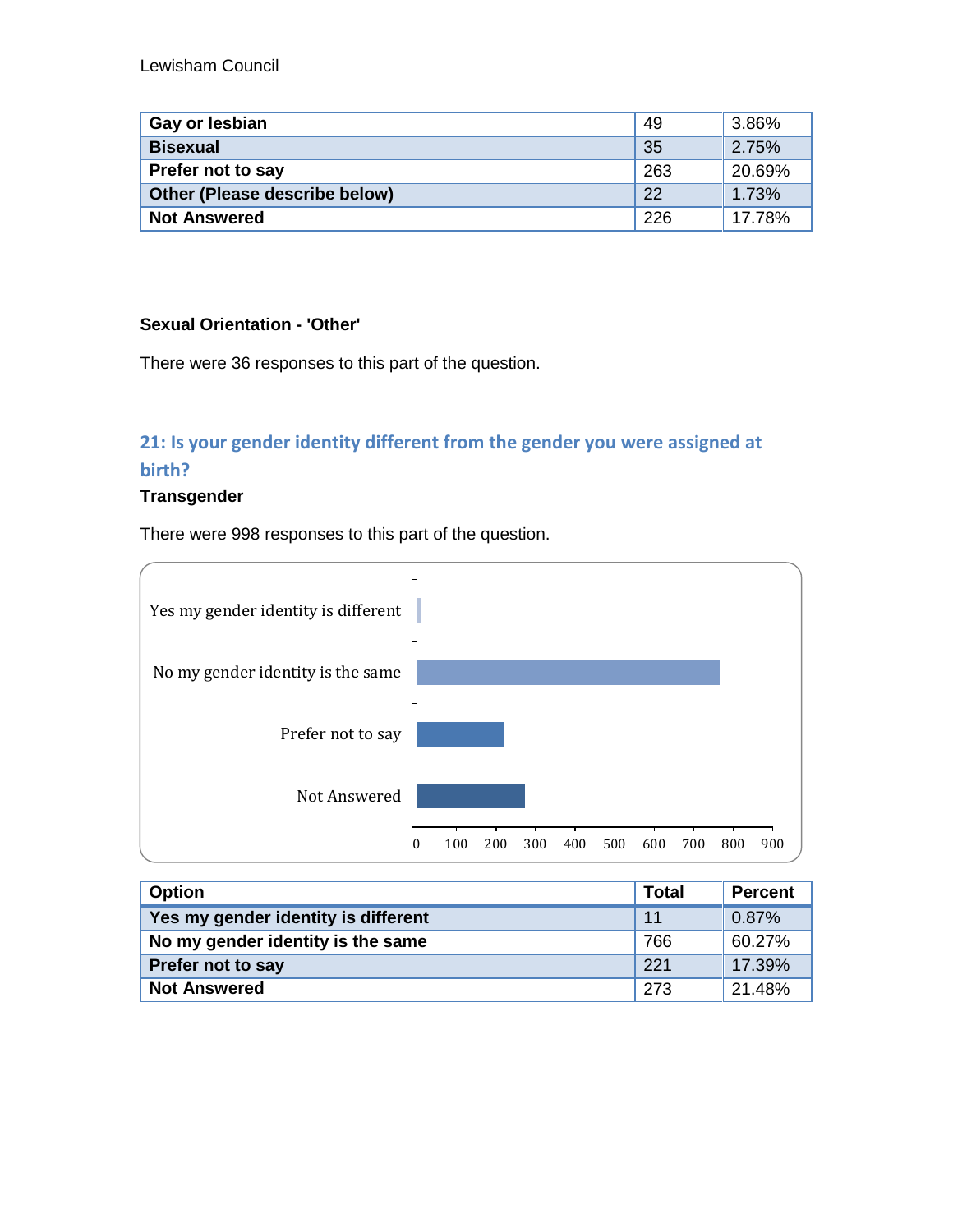# **22: If you live in Lewisham, which ward do you live in?**

# **Please select an option from the list**

![](_page_21_Figure_3.jpeg)

There were 929 responses to this part of the question.

| <b>Option</b>       | <b>Total</b> | <b>Percent</b> |
|---------------------|--------------|----------------|
| <b>Bellingham</b>   | 5            | 0.39%          |
| <b>Blackheath</b>   | 89           | 7.00%          |
| <b>Brockley</b>     | 46           | 3.62%          |
| <b>Catford</b>      | 65           | 5.11%          |
| <b>Crofton Park</b> | 11           | 0.87%          |
| <b>Downham</b>      | 21           | 1.65%          |
| <b>Evelyn</b>       | 19           | 1.49%          |
| <b>Forest Hill</b>  | 31           | 2.44%          |